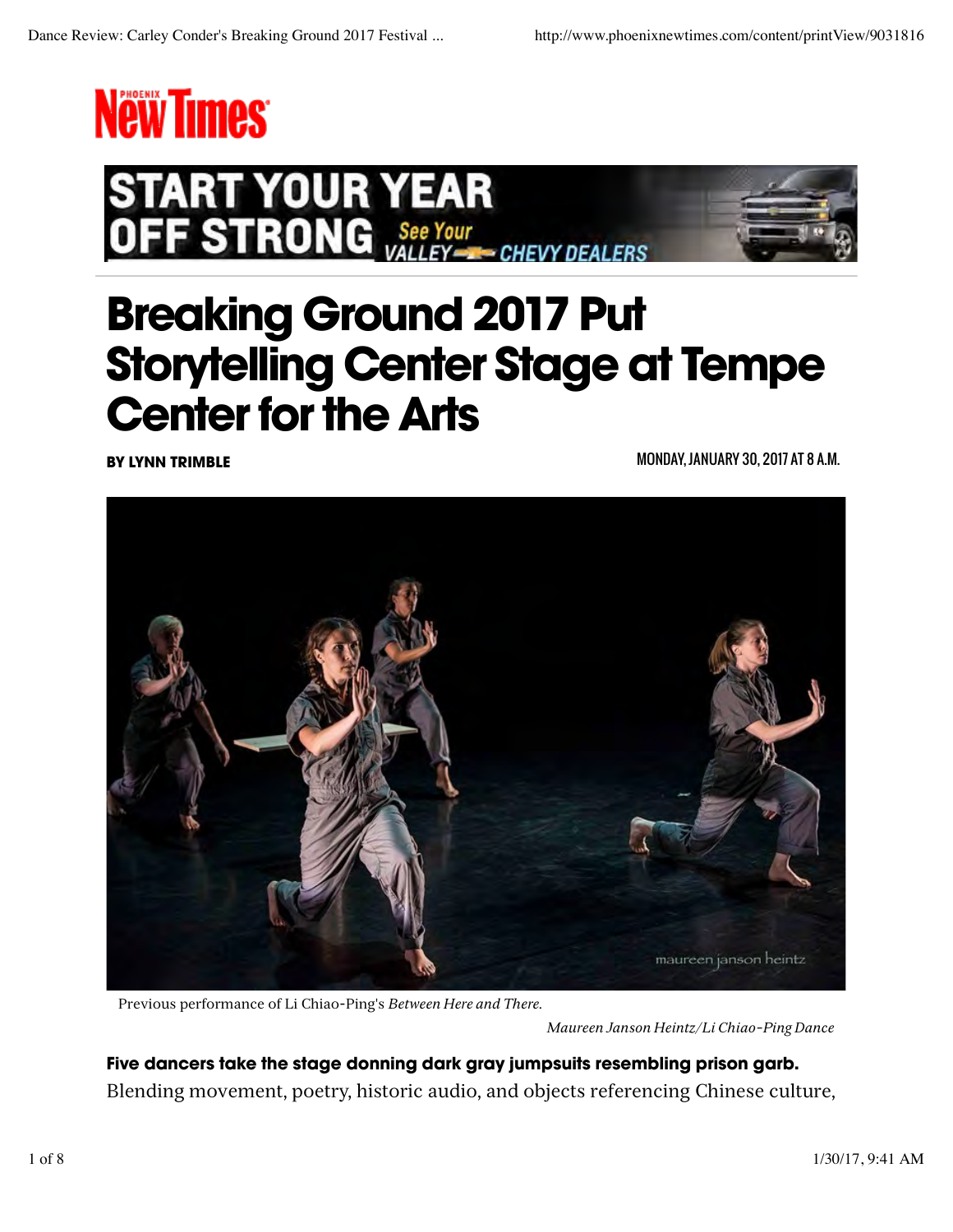they tell the story of Chinese immigrants detained at Angel Island off the shores of San Francisco during the early 20th century, after the U.S. Congress passed the Chinese Exclusion Act of 1882.

It's opening night for Breaking Ground 2017, the contemporary dance festival launched a decade ago by Carley Conder, founder and artistic director for CONDER/dance. People are gathered at Tempe Center for the Arts, where the main stage lineup includes 13 dances. Li Chiao-Ping's compelling piece, titled *Between Here and There*, is among them.

A first generation Chinese-American, the Wisconsin-based choreographer, who also performs in the piece, explores issues of race, ethnicity, home, place, power, and identity – incorporating the Emma Lazarus sonnet beloved for its inclusive "Give me your tired, your poor, your huddled masses…" language, along with poems written by Angel Island detainees and Franklin D. Roosevelt's Statue of Liberty rededication speech.

When *Between Here and There* premièred in 2016, Li couldn't have foreseen its perfect alignment with current events the day she performed it in Tempe. It was Friday night, January 27, the day newly inaugurated president Donald Trump signed an executive order banning citizens of seven predominantly Muslim countries from entering the United States.

The context of contemporary American politics only served to heighten the inherent power of Li's poetic piece, which perfectly balanced movement, sound, and set design. Bottom line: She's a gifted storyteller.

And storytelling was the strongest element of Breaking Ground 2017.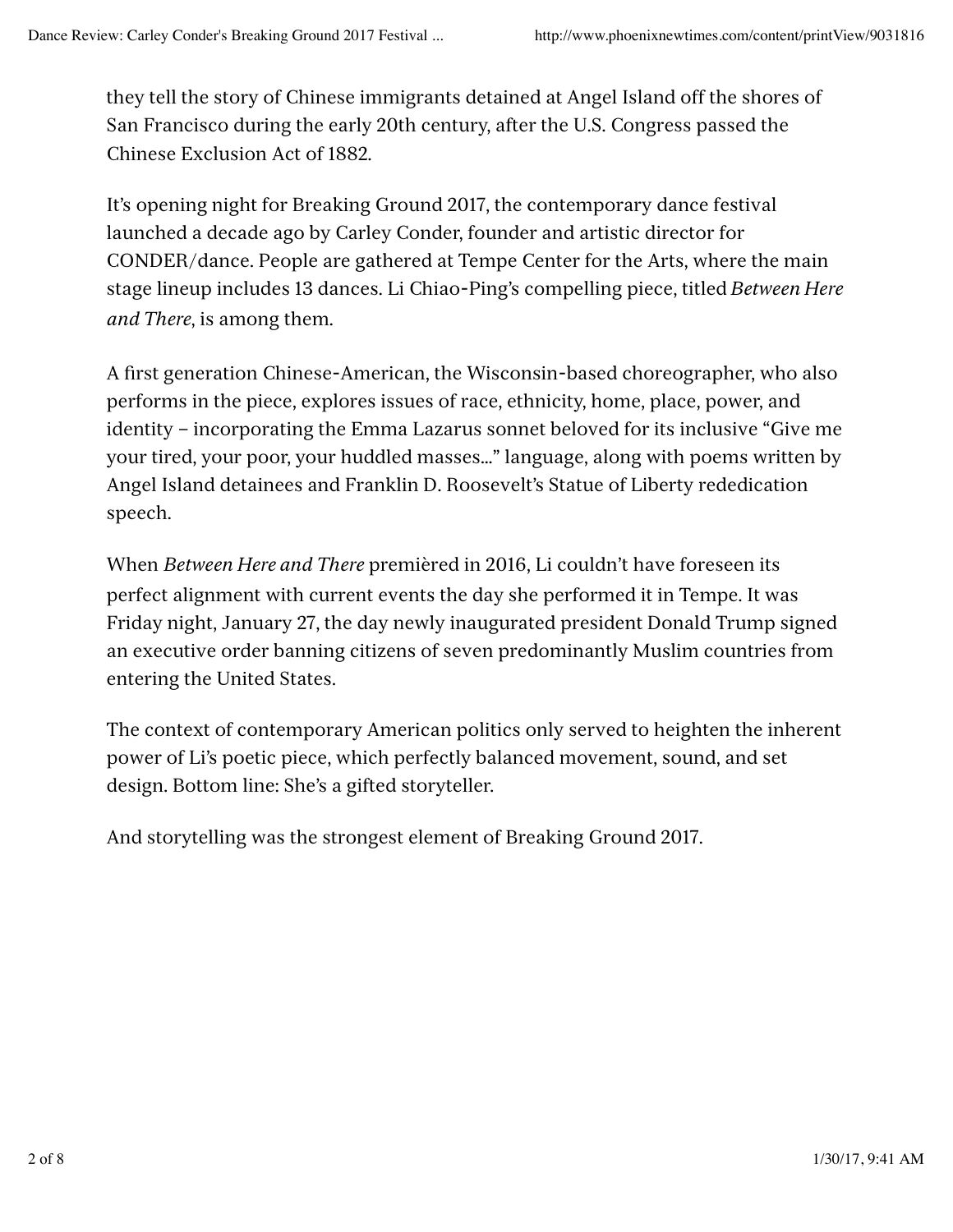

Joe Monteleone, whose *Exposition* was a highlight of Breaking Ground 2017.

*Courtesy of Conder/DANCE*

Several world-première productions – including Joe Monteleone's *Exposition (of Liquid Fragile Perishable Philosophy)*, oneTON Collective's *Reshaping Expectations*, and Carley Conder's *Howard Hughes is dead. Howard Hughes is ill. Howard Hughes is in Las Vegas.* – creatively conveyed tales of self and other.

With *Exposition*, New York dancer Monteleone delivered a "movement and spoken manifesto" featuring his own choreography, words, and music. Taken together, they're a window into his world view – both quizzical and quirky. Far and away the most moving and meticulous dancer to take the stage during Breaking Ground 2017, Monteleone exudes remarkable energy that radiates even through his thumbs.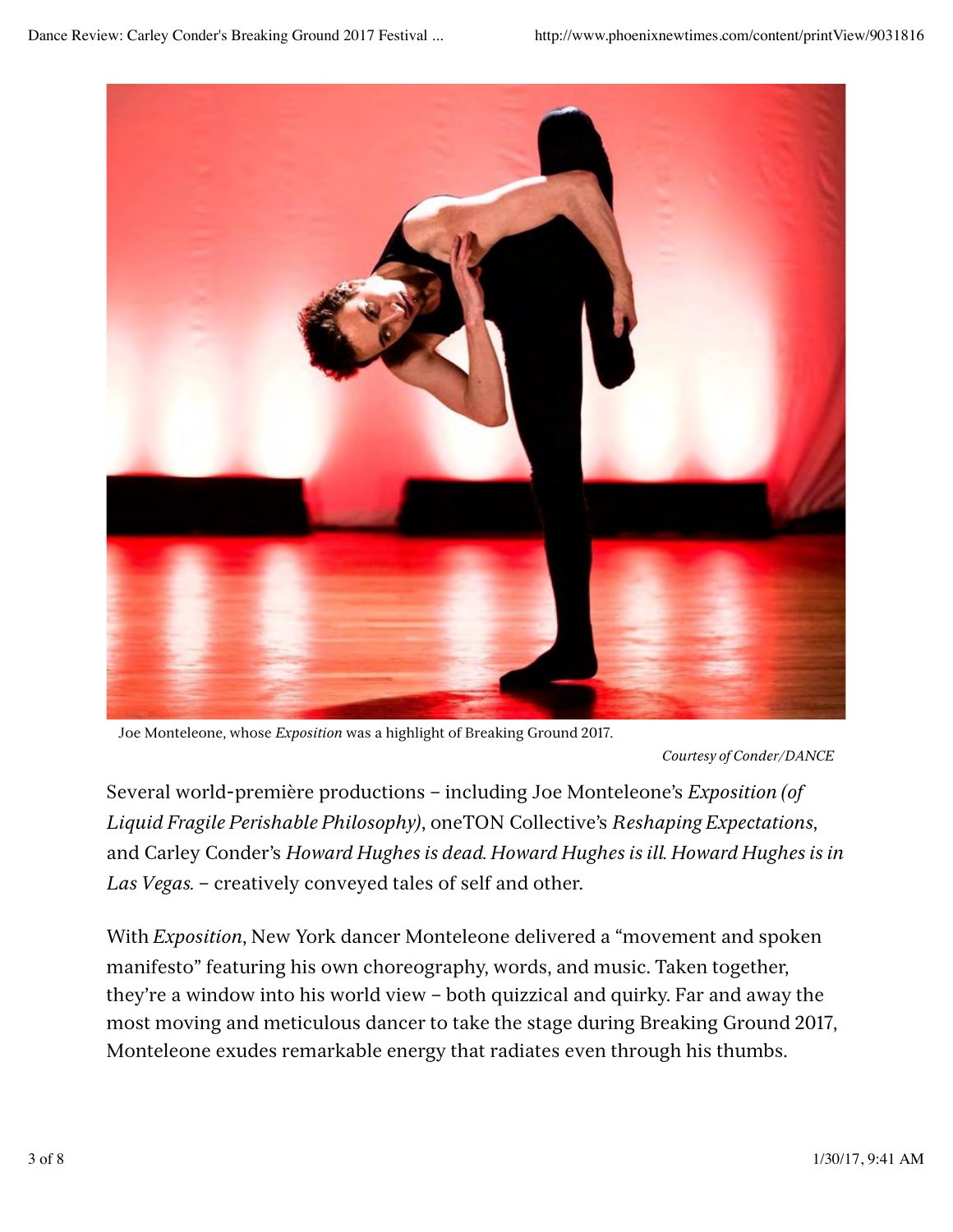

OneTON Collective performed a piece developed through a [nueBOX] residency at Mesa Arts Center. *Keyaanna Pausch*

For *ReShaping Expectations*, the oneTON Collective comprising dancers Kayle Tomooka, Lai Yi Ohlsen, and Jasmine Nunn used movement, video, and simple props to share their "self-perceptions as Asian Americans." Each entered the stage carrying a small bowl for rice, as a video alternately showed a single hand delving into a bowl of moist rice and dry rice being poured out of a bowl. Its autobiographical foundation gave the piece extra power.

Carley Conder's new work, inspired by a Joan Didion essay, uses Howard Hughes' mythical persona to explore "the perils of communication and connection." It's a more abstract form of storytelling, fueled largely by Hughes' eccentricities, which are reflected in movements that range from complete body tremors to a mime's take on smoking a cigarette with faux sophistication. Conder often explores issues of identity, and her latest iteration is wildly entertaining.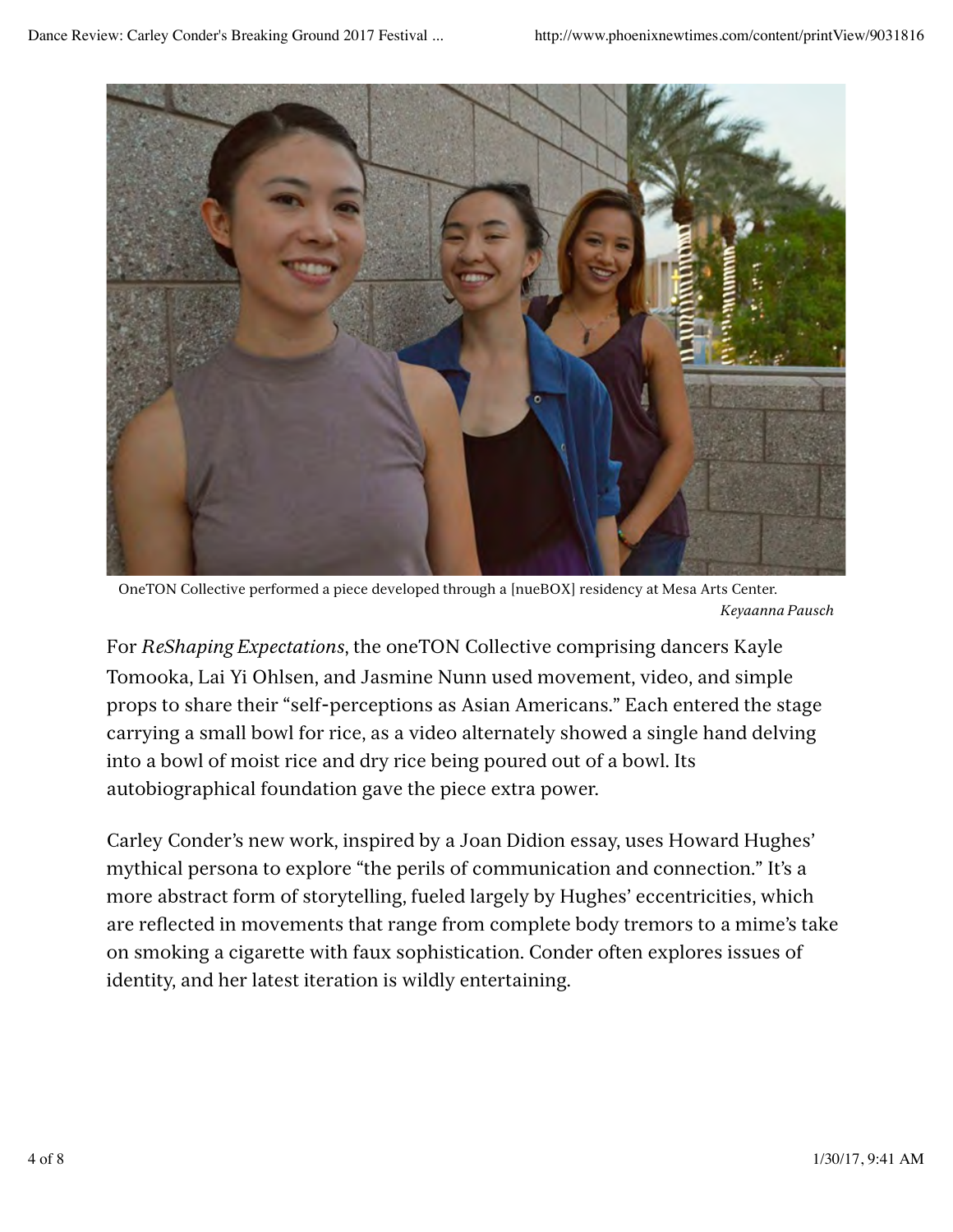

Joan Rodriguez is featured in Carley Conder's dance influenced by Howard Hughes mythology.

*Chris Young*

So, too, were the 10 Tiny Dances chosen for Breaking Ground 2017. They're short dance works, all by local choreographers, performed atop 4-by-4-foot stages – one in the theater lobby and another on an outdoor patio – during intermission. This was the third, and best, year for Tiny Dances. Despite the small stages, choreographers created complex dance works, and dancers excelled at infusing them with humor and emotion.

For the Tiny Dance called *Perpetuating Victoria*, choreographed by Charlotte Adams in collaboration with dancer Dot Armstrong, Armstrong manipulated her white hoop skirt while delivering a sarcastic riff set against the backdrop of classical music by Franz Liszt. For another Tiny Dance, *Savage Abstractities*, choreographers and dancers Anthony James Kelly (Akellz) and Juan "Coel" Rodriguez coupled frenetic movement with slapstick humor.